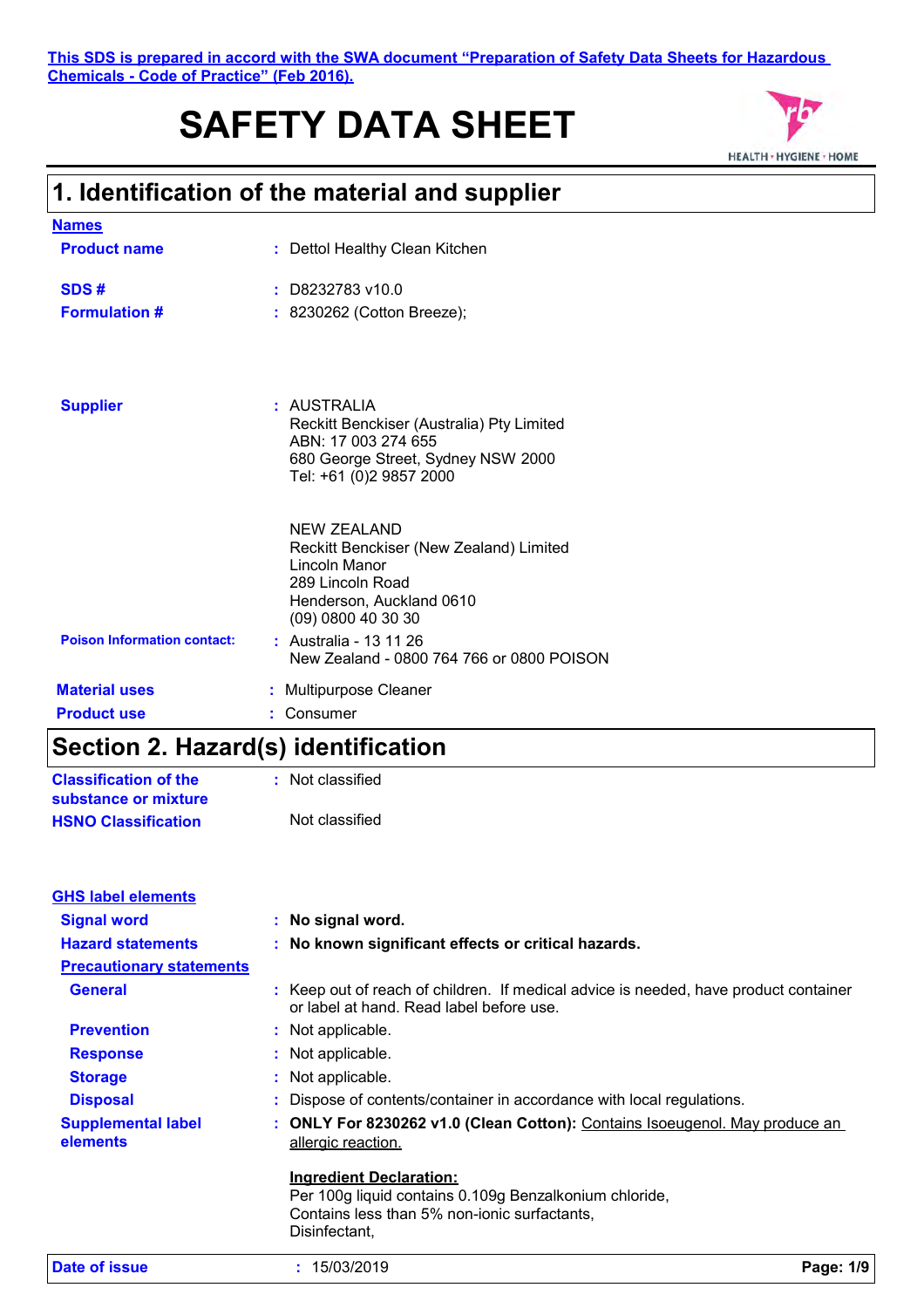## **Section 2. Hazard(s) identification**

|                               | Perfume<br>#8230259: Contains Limonene<br>#8230261: Contains Hexyl Cinnamal<br>#8230263: Contains Hexyl Cinnamal<br>#8230262: Contains Isoeugenol.                                                                                                  |
|-------------------------------|-----------------------------------------------------------------------------------------------------------------------------------------------------------------------------------------------------------------------------------------------------|
| <b>Additional information</b> | : For surfaces that come in contact with food: Use only on hard non-porous surfaces<br>and rinse thoroughly with water.<br>1) Head space to avoid spillage should be considered<br>2) The pouches should clearly indicate "Do Not Open with Teeth." |

**Other hazards which do not :** None known. **result in classification**

## **Section 3. Composition and ingredient information**

| <b>Substance/mixture</b> | : Mixture |
|--------------------------|-----------|
|--------------------------|-----------|

| <b>Ingredient name</b>                                               | $%$ (w/w)          | <b>CAS number</b> |
|----------------------------------------------------------------------|--------------------|-------------------|
| quaternary ammonium compounds, benzyl-C8-18-alkyldimethyl, chlorides | $\overline{0.109}$ | 68424-85-1        |

### **Other Non-hazardous ingredients to 100%**

**Occupational exposure limits, if available, are listed in Section 8.**

## **Section 4. First aid measures**

### **Description of necessary first aid measures**

| <b>Eye contact</b>  | : Immediately flush eyes with plenty of water, occasionally lifting the upper and lower<br>eyelids. Check for and remove any contact lenses. Get medical attention if irritation<br>occurs.                                                                                                                                                               |
|---------------------|-----------------------------------------------------------------------------------------------------------------------------------------------------------------------------------------------------------------------------------------------------------------------------------------------------------------------------------------------------------|
| <b>Inhalation</b>   | : Remove victim to fresh air and keep at rest in a position comfortable for breathing.<br>Get medical attention if symptoms occur.                                                                                                                                                                                                                        |
| <b>Skin contact</b> | : Flush contaminated skin with plenty of water. Remove contaminated clothing and<br>shoes. Get medical attention if symptoms occur.                                                                                                                                                                                                                       |
| <b>Ingestion</b>    | : Wash out mouth with water. Remove victim to fresh air and keep at rest in a<br>position comfortable for breathing. If material has been swallowed and the exposed<br>person is conscious, give small quantities of water to drink. Do not induce vomiting<br>unless directed to do so by medical personnel. Get medical attention if symptoms<br>occur. |

### **Most important symptoms/effects, acute and delayed**

| <b>Potential acute health effects</b> |                                                     |
|---------------------------------------|-----------------------------------------------------|
| <b>Eye contact</b>                    | : No known significant effects or critical hazards. |
| <b>Inhalation</b>                     | : No known significant effects or critical hazards. |
| <b>Skin contact</b>                   | : No known significant effects or critical hazards. |
| <b>Ingestion</b>                      | : No known significant effects or critical hazards. |
| <b>Over-exposure signs/symptoms</b>   |                                                     |
| Eye contact                           | : No specific data.                                 |
| <b>Inhalation</b>                     | : No specific data.                                 |
| <b>Skin contact</b>                   | : No specific data.                                 |
| <b>Ingestion</b>                      | : No specific data.                                 |

## **Indication of immediate medical attention and special treatment needed, if necessary**

**Notes to physician :** Treat symptomatically. Contact poison treatment specialist immediately if large quantities have been ingested or inhaled.

**Date of issue :** 15/03/2019 **Page: 2/9**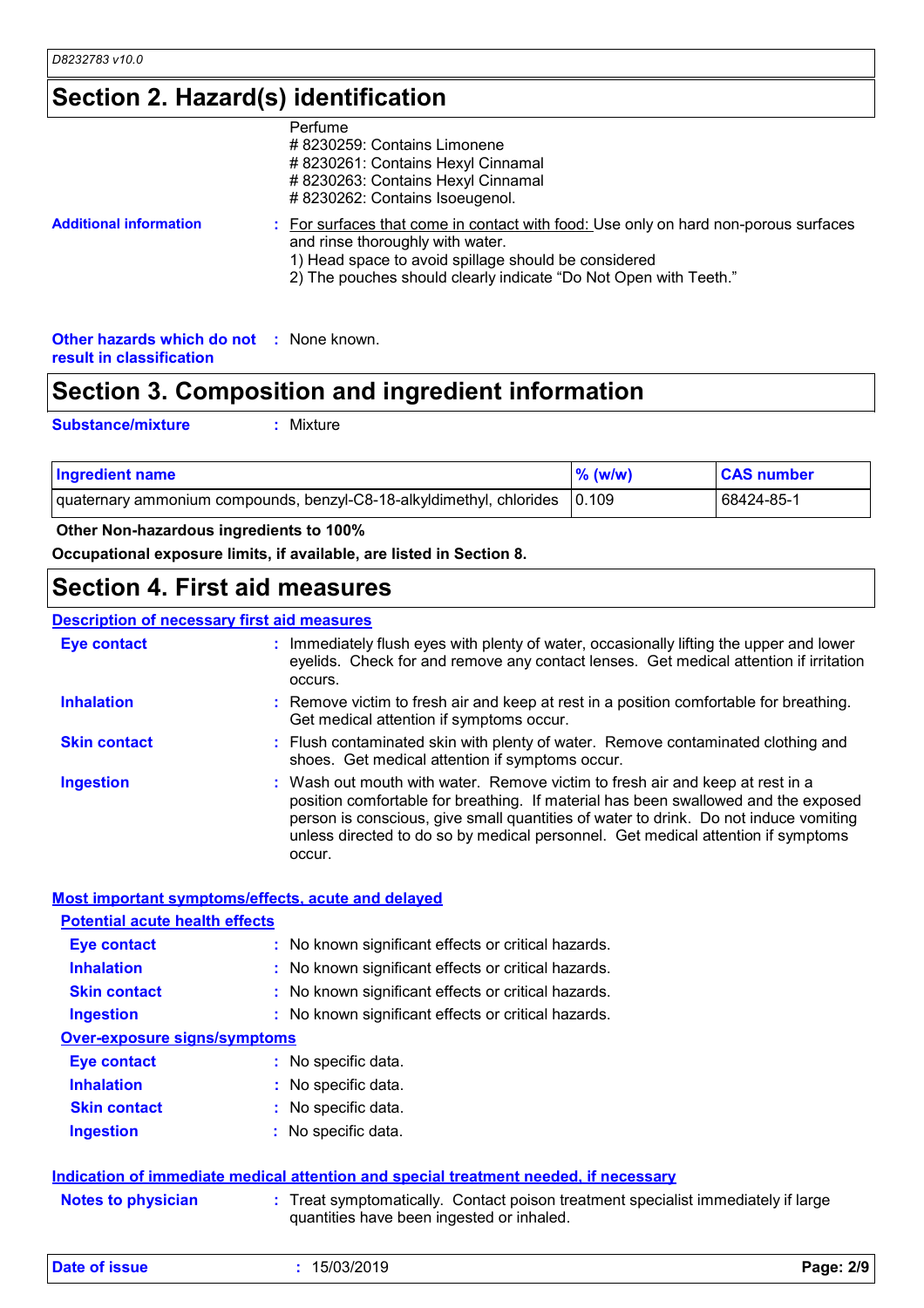## **Section 4. First aid measures**

**Specific treatments :** No specific treatment.

**Protection of first-aiders** : No action shall be taken involving any personal risk or without suitable training.

### **See toxicological information (Section 11)**

| <b>Section 5. Fire-fighting measures</b>                 |                                                                                                                                                                                                     |  |
|----------------------------------------------------------|-----------------------------------------------------------------------------------------------------------------------------------------------------------------------------------------------------|--|
| <b>Extinguishing media</b>                               |                                                                                                                                                                                                     |  |
| <b>Suitable extinguishing</b><br>media                   | : Use an extinguishing agent suitable for the surrounding fire.                                                                                                                                     |  |
| <b>Unsuitable extinguishing</b><br>media                 | : None known.                                                                                                                                                                                       |  |
| <b>Specific hazards arising</b><br>from the chemical     | : In a fire, hazardous decomposition products may be produced.                                                                                                                                      |  |
| <b>Hazardous thermal</b><br>decomposition products       | : No specific data.                                                                                                                                                                                 |  |
| <b>Special protective actions</b><br>for fire-fighters   | : Promptly isolate the scene by removing all persons from the vicinity of the incident if<br>there is a fire. No action shall be taken involving any personal risk or without<br>suitable training. |  |
| <b>Special protective</b><br>equipment for fire-fighters | : Fire-fighters should wear appropriate protective equipment and self-contained<br>breathing apparatus (SCBA) with a full face-piece operated in positive pressure<br>mode.                         |  |
|                                                          |                                                                                                                                                                                                     |  |

```
Hazchem code
```
## **Section 6. Accidental release measures**

|                                                              | <b>Personal precautions, protective equipment and emergency procedures</b>                                                                                                                                                                                                                                                                                                                                                                                                                                                                                                                  |
|--------------------------------------------------------------|---------------------------------------------------------------------------------------------------------------------------------------------------------------------------------------------------------------------------------------------------------------------------------------------------------------------------------------------------------------------------------------------------------------------------------------------------------------------------------------------------------------------------------------------------------------------------------------------|
| For non-emergency<br>personnel                               | : No action shall be taken involving any personal risk or without suitable training.<br>Evacuate surrounding areas. Keep unnecessary and unprotected personnel from<br>entering. Do not touch or walk through spilled material. Put on appropriate<br>personal protective equipment.                                                                                                                                                                                                                                                                                                        |
|                                                              | <b>For emergency responders</b> : If specialized clothing is required to deal with the spillage, take note of any<br>information in Section 8 on suitable and unsuitable materials. See also the<br>information in "For non-emergency personnel".                                                                                                                                                                                                                                                                                                                                           |
| <b>Environmental precautions</b>                             | : Avoid dispersal of spilled material and runoff and contact with soil, waterways,<br>drains and sewers. Inform the relevant authorities if the product has caused<br>environmental pollution (sewers, waterways, soil or air).                                                                                                                                                                                                                                                                                                                                                             |
| <b>Methods and materials for containment and cleaning up</b> |                                                                                                                                                                                                                                                                                                                                                                                                                                                                                                                                                                                             |
| <b>Small spill</b>                                           | : Stop leak if without risk. Move containers from spill area. Dilute with water and mop<br>up if water-soluble. Alternatively, or if water-insoluble, absorb with an inert dry<br>material and place in an appropriate waste disposal container. Dispose of via a<br>licensed waste disposal contractor.                                                                                                                                                                                                                                                                                    |
| <b>Large spill</b>                                           | : Stop leak if without risk. Move containers from spill area. Prevent entry into sewers,<br>water courses, basements or confined areas. Wash spillages into an effluent<br>treatment plant or proceed as follows. Contain and collect spillage with non-<br>combustible, absorbent material e.g. sand, earth, vermiculite or diatomaceous earth<br>and place in container for disposal according to local regulations (see Section 13).<br>Dispose of via a licensed waste disposal contractor. Note: see Section 1 for<br>emergency contact information and Section 13 for waste disposal. |

**See Section 1 for emergency contact information.**

**See Section 8 for information on appropriate personal protective equipment.**

**See Section 13 for additional waste treatment information.**

| Date of issue | 15/03/2019 | Page: 3/9 |  |
|---------------|------------|-----------|--|
|               |            |           |  |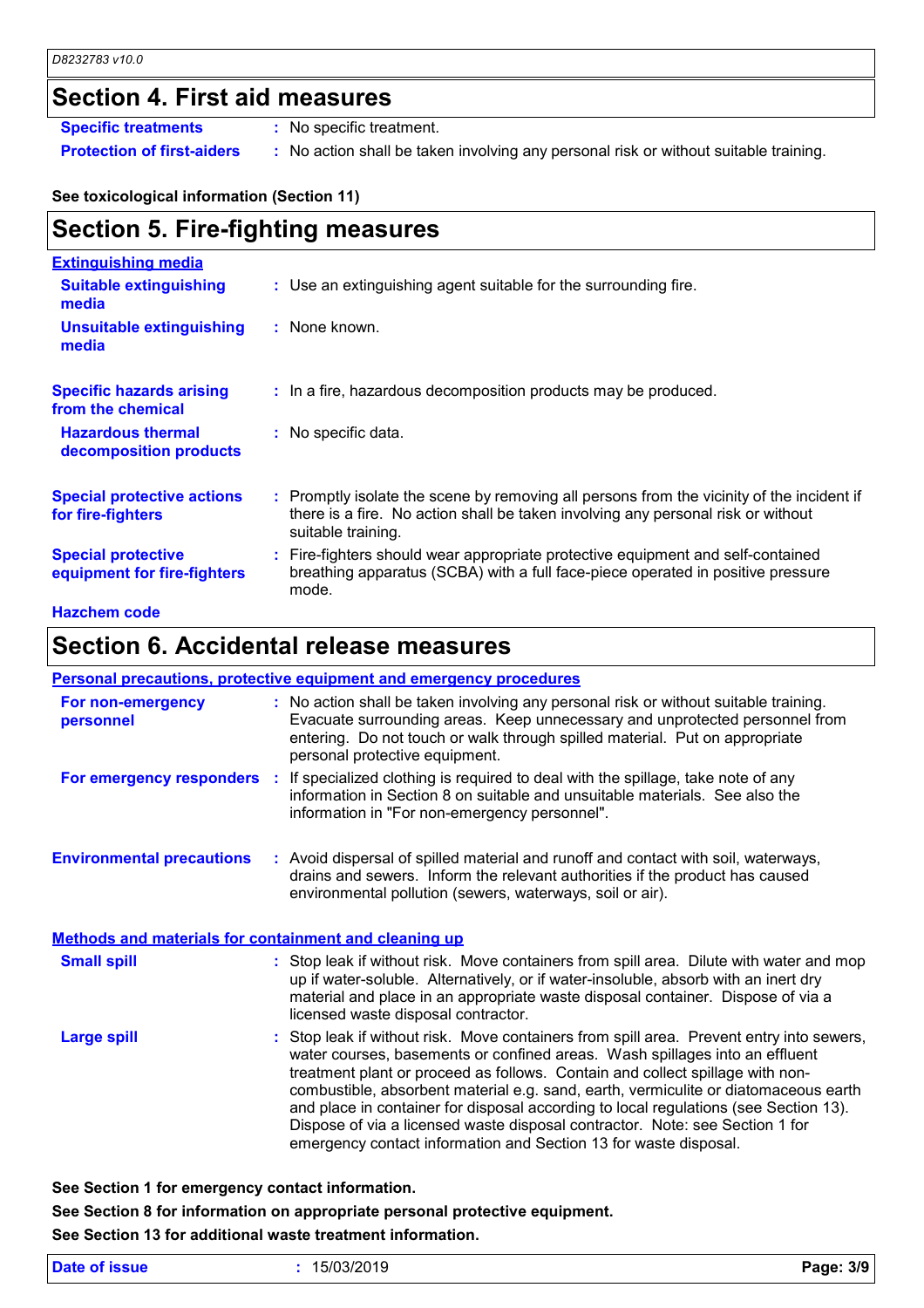## **Section 7. Handling and storage**

| <b>Precautions for safe handling</b>                                      |                                                                                                                                                                                                                                                                                                                                                                                                                                                                                                                                                                                                  |
|---------------------------------------------------------------------------|--------------------------------------------------------------------------------------------------------------------------------------------------------------------------------------------------------------------------------------------------------------------------------------------------------------------------------------------------------------------------------------------------------------------------------------------------------------------------------------------------------------------------------------------------------------------------------------------------|
| <b>Protective measures</b>                                                | : Put on appropriate personal protective equipment (see Section 8).                                                                                                                                                                                                                                                                                                                                                                                                                                                                                                                              |
| <b>Advice on general</b><br>occupational hygiene                          | : Eating, drinking and smoking should be prohibited in areas where this material is<br>handled, stored and processed. Workers should wash hands and face before<br>eating, drinking and smoking. Remove contaminated clothing and protective<br>equipment before entering eating areas. See also Section 8 for additional<br>information on hygiene measures.                                                                                                                                                                                                                                    |
| <b>Conditions for safe storage,</b><br>including any<br>incompatibilities | : Do not store above the following temperature: $25^{\circ}$ C (77 $^{\circ}$ F). Store in accordance<br>with local regulations. Store in original container protected from direct sunlight in a<br>dry, cool and well-ventilated area, away from incompatible materials (see Section 10)<br>and food and drink. Keep container tightly closed and sealed until ready for use.<br>Containers that have been opened must be carefully resealed and kept upright to<br>prevent leakage. Do not store in unlabeled containers. Use appropriate<br>containment to avoid environmental contamination. |

## **Section 8. Exposure controls and personal protection**

| <b>Control parameters</b>                        |                                                                                                                                                                                                                                                                                                                                                                                                   |
|--------------------------------------------------|---------------------------------------------------------------------------------------------------------------------------------------------------------------------------------------------------------------------------------------------------------------------------------------------------------------------------------------------------------------------------------------------------|
| Australia                                        |                                                                                                                                                                                                                                                                                                                                                                                                   |
| <b>Occupational exposure limits</b>              |                                                                                                                                                                                                                                                                                                                                                                                                   |
| None.                                            |                                                                                                                                                                                                                                                                                                                                                                                                   |
| <b>New Zealand</b>                               |                                                                                                                                                                                                                                                                                                                                                                                                   |
| <b>Occupational exposure limits</b>              | : No exposure standard allocated.                                                                                                                                                                                                                                                                                                                                                                 |
| <b>Appropriate engineering</b><br>controls       | : Good general ventilation should be sufficient to control worker exposure to airborne<br>contaminants.                                                                                                                                                                                                                                                                                           |
| <b>Environmental exposure</b><br><b>controls</b> | : Emissions from ventilation or work process equipment should be checked to ensure<br>they comply with the requirements of environmental protection legislation. In some<br>cases, fume scrubbers, filters or engineering modifications to the process<br>equipment will be necessary to reduce emissions to acceptable levels.                                                                   |
| <b>Individual protection measures</b>            |                                                                                                                                                                                                                                                                                                                                                                                                   |
| <b>Hygiene measures</b>                          | : Wash hands, forearms and face thoroughly after handling chemical products, before<br>eating, smoking and using the lavatory and at the end of the working period.<br>Appropriate techniques should be used to remove potentially contaminated clothing.<br>Wash contaminated clothing before reusing. Ensure that eyewash stations and<br>safety showers are close to the workstation location. |
| <b>Eye/face protection</b>                       | Safety eyewear complying with an approved standard should be used when a risk<br>assessment indicates this is necessary to avoid exposure to liquid splashes, mists,<br>gases or dusts. If contact is possible, the following protection should be worn,<br>unless the assessment indicates a higher degree of protection: safety glasses with<br>side-shields.                                   |
| <b>Skin protection</b>                           |                                                                                                                                                                                                                                                                                                                                                                                                   |
| <b>Hand protection</b>                           | : Chemical-resistant, impervious gloves complying with an approved standard should<br>be worn at all times when handling chemical products if a risk assessment indicates<br>this is necessary.                                                                                                                                                                                                   |
| <b>Body protection</b>                           | Personal protective equipment for the body should be selected based on the task<br>being performed and the risks involved and should be approved by a specialist<br>before handling this product.                                                                                                                                                                                                 |
| <b>Other skin protection</b>                     | : Appropriate footwear and any additional skin protection measures should be<br>selected based on the task being performed and the risks involved and should be<br>approved by a specialist before handling this product.                                                                                                                                                                         |
| <b>Respiratory protection</b>                    | : Based on the hazard and potential for exposure, select a respirator that meets the<br>appropriate standard or certification. Respirators must be used according to a<br>respiratory protection program to ensure proper fitting, training, and other important<br>aspects of use.                                                                                                               |
| <b>Date of issue</b>                             | : 15/03/2019<br>Page: 4/9                                                                                                                                                                                                                                                                                                                                                                         |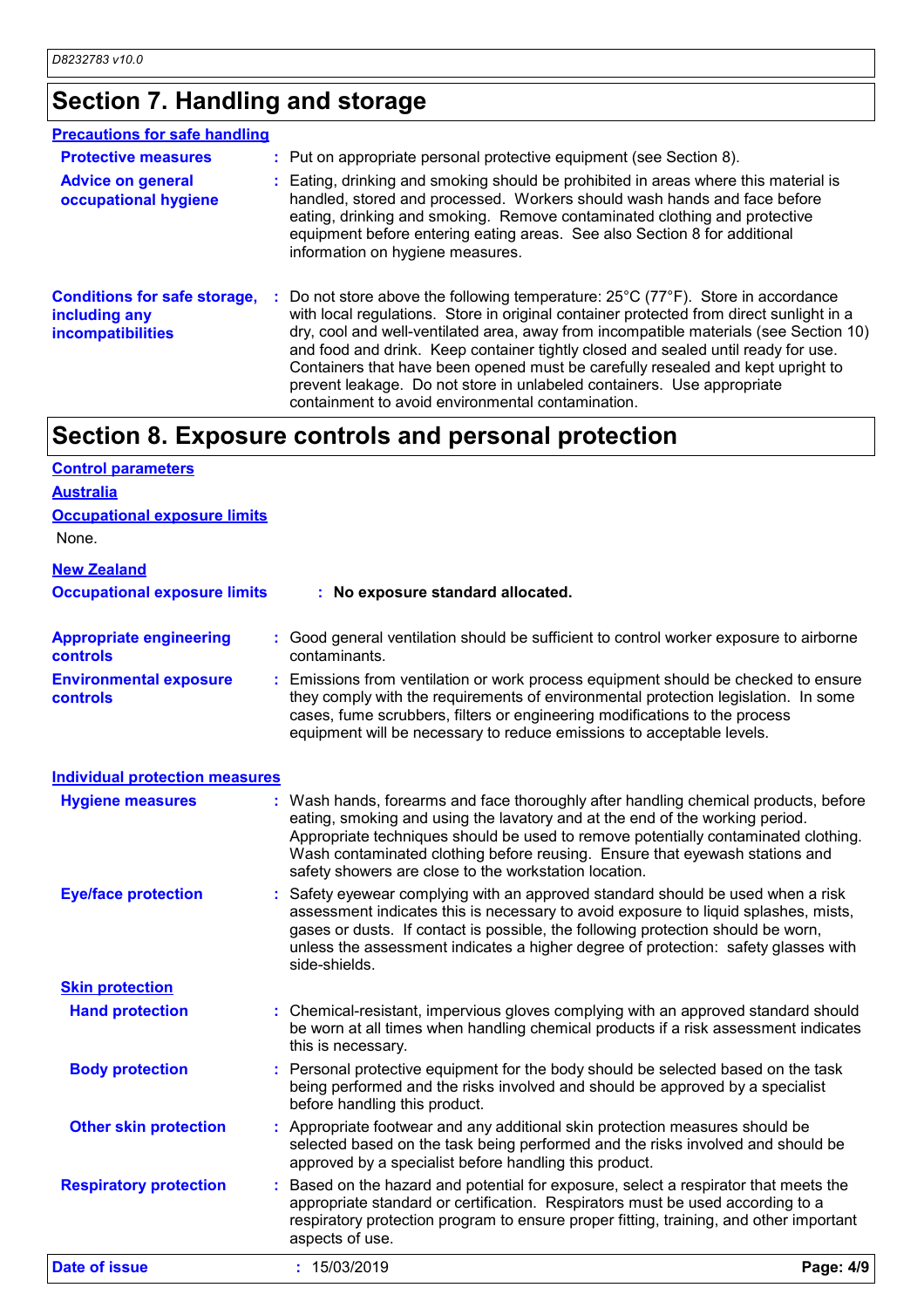## **Section 9. Physical and chemical properties**

| <b>Appearance</b>                                 |                                                                      |
|---------------------------------------------------|----------------------------------------------------------------------|
| <b>Physical state</b>                             | : Liquid.                                                            |
| Color                                             | Transparent                                                          |
| Odor                                              | Vinous.                                                              |
| <b>Odor threshold</b>                             | Not available.                                                       |
| рH                                                | 10.8 to 11.4 [Conc. (% w/w): 100%] [20 to 25 °C]                     |
| <b>Melting point</b>                              | Not available.                                                       |
| <b>Boiling point</b>                              | Not available.                                                       |
| <b>Flash point</b>                                | Closed cup: >93.3°C (>199.9°F)                                       |
| <b>Evaporation rate</b>                           | Not available.                                                       |
| <b>Flammability (solid, gas)</b>                  | : Not available.                                                     |
| Lower and upper explosive<br>(flammable) limits   | : Not available.                                                     |
| <b>Vapor pressure</b>                             | : Not available.                                                     |
| <b>Vapor density</b>                              | Not available.                                                       |
| <b>Relative density</b>                           | 0.995 to 1                                                           |
| <b>Solubility</b>                                 | Easily soluble in the following materials: cold water and hot water. |
| <b>Solubility in water</b>                        | Easily soluble in the following materials: cold water and hot water. |
| <b>Partition coefficient: n-</b><br>octanol/water | $:$ Not available.                                                   |
| <b>Auto-ignition temperature</b>                  | : Not available.                                                     |
| <b>Decomposition temperature</b>                  | Not available.                                                       |
| <b>Viscosity</b>                                  | : Not available.                                                     |
| Flow time (ISO 2431)                              | Not available.                                                       |

## **Section 10. Stability and reactivity**

| <b>Reactivity</b>                            | : No specific test data related to reactivity available for this product or its ingredients.              |
|----------------------------------------------|-----------------------------------------------------------------------------------------------------------|
| <b>Chemical stability</b>                    | : The product is stable.                                                                                  |
| <b>Possibility of hazardous</b><br>reactions | : Under normal conditions of storage and use, hazardous reactions will not occur.                         |
| <b>Conditions to avoid</b>                   | : No specific data.                                                                                       |
| <b>Incompatible materials</b>                | : No specific data.                                                                                       |
| <b>Hazardous decomposition</b><br>products   | : Under normal conditions of storage and use, hazardous decomposition products<br>should not be produced. |

## **Section 11. Toxicological information**

| Information on toxicological effects                                       |                                                                     |           |
|----------------------------------------------------------------------------|---------------------------------------------------------------------|-----------|
| <b>Acute toxicity</b><br>Not available.                                    |                                                                     |           |
| <b>Conclusion/Summary</b><br><b>Irritation/Corrosion</b><br>Not available. | : Based on available data, the classification criteria are not met. |           |
| <b>Conclusion/Summary</b><br><b>Skin</b>                                   | : Based on available data, the classification criteria are not met. |           |
| Date of issue                                                              | 15/03/2019                                                          | Page: 5/9 |

| 15/03/2019 | Page: 5/9 |
|------------|-----------|
|            |           |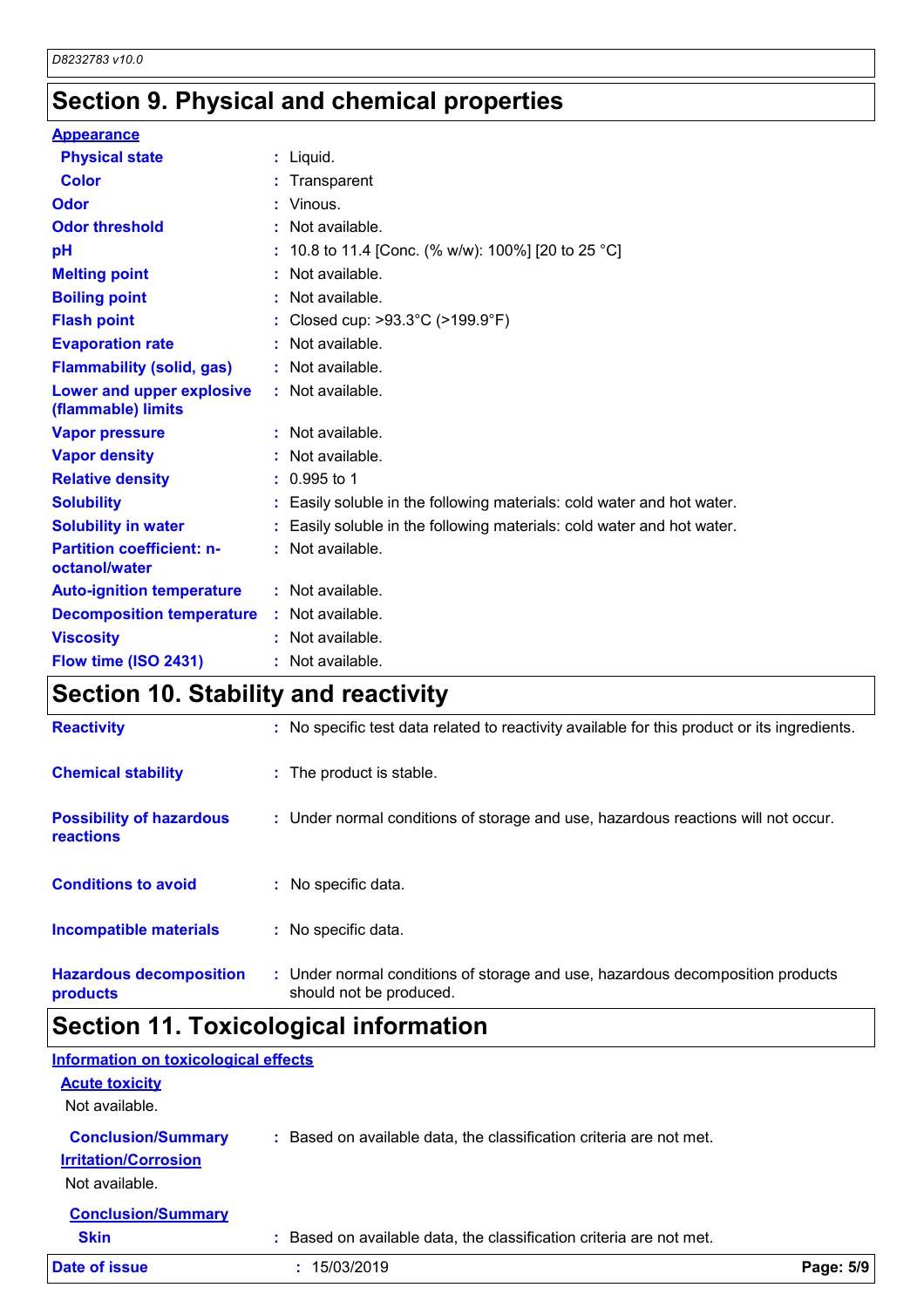# **Section 11. Toxicological information**

| <b>Conclusion/Summary</b>                                                   |                                                                                          |           |
|-----------------------------------------------------------------------------|------------------------------------------------------------------------------------------|-----------|
| <b>Skin</b>                                                                 | : Based on available data, the classification criteria are not met.                      |           |
| <b>Respiratory</b>                                                          | : Based on available data, the classification criteria are not met.                      |           |
| <b>Mutagenicity</b>                                                         |                                                                                          |           |
| Not available.                                                              |                                                                                          |           |
| <b>Conclusion/Summary</b>                                                   | : Based on available data, the classification criteria are not met.                      |           |
| <b>Carcinogenicity</b><br>Not available.                                    |                                                                                          |           |
|                                                                             |                                                                                          |           |
| <b>Conclusion/Summary</b><br><b>Reproductive toxicity</b>                   | : Based on available data, the classification criteria are not met.                      |           |
| Not available.                                                              |                                                                                          |           |
| <b>Conclusion/Summary</b>                                                   | : Based on available data, the classification criteria are not met.                      |           |
| <b>Teratogenicity</b>                                                       |                                                                                          |           |
| Not available.                                                              |                                                                                          |           |
| <b>Conclusion/Summary</b>                                                   | : Based on available data, the classification criteria are not met.                      |           |
| <b>Specific target organ toxicity (single exposure)</b>                     |                                                                                          |           |
| Not available.                                                              |                                                                                          |           |
| <b>Specific target organ toxicity (repeated exposure)</b><br>Not available. |                                                                                          |           |
| <b>Aspiration hazard</b>                                                    |                                                                                          |           |
| Not available.                                                              |                                                                                          |           |
|                                                                             |                                                                                          |           |
| <b>Information on the likely</b>                                            | : Not available.                                                                         |           |
| routes of exposure                                                          |                                                                                          |           |
| <b>Potential acute health effects</b><br><b>Eye contact</b>                 | No known significant effects or critical hazards.                                        |           |
| <b>Inhalation</b>                                                           | No known significant effects or critical hazards.                                        |           |
| <b>Skin contact</b>                                                         | No known significant effects or critical hazards.                                        |           |
| <b>Ingestion</b>                                                            | No known significant effects or critical hazards.                                        |           |
|                                                                             |                                                                                          |           |
|                                                                             | <b>Symptoms related to the physical, chemical and toxicological characteristics</b>      |           |
| <b>Eye contact</b><br><b>Inhalation</b>                                     | : No specific data.<br>No specific data.                                                 |           |
| <b>Skin contact</b>                                                         | : No specific data.                                                                      |           |
| <b>Ingestion</b>                                                            | : No specific data.                                                                      |           |
|                                                                             |                                                                                          |           |
|                                                                             | Delayed and immediate effects and also chronic effects from short and long term exposure |           |
| <b>Short term exposure</b><br><b>Potential immediate</b>                    | : Not available.                                                                         |           |
| effects                                                                     |                                                                                          |           |
| <b>Potential delayed effects</b>                                            | : Not available.                                                                         |           |
| <b>Long term exposure</b>                                                   |                                                                                          |           |
| <b>Date of issue</b>                                                        | : 15/03/2019                                                                             | Page: 6/9 |
|                                                                             |                                                                                          |           |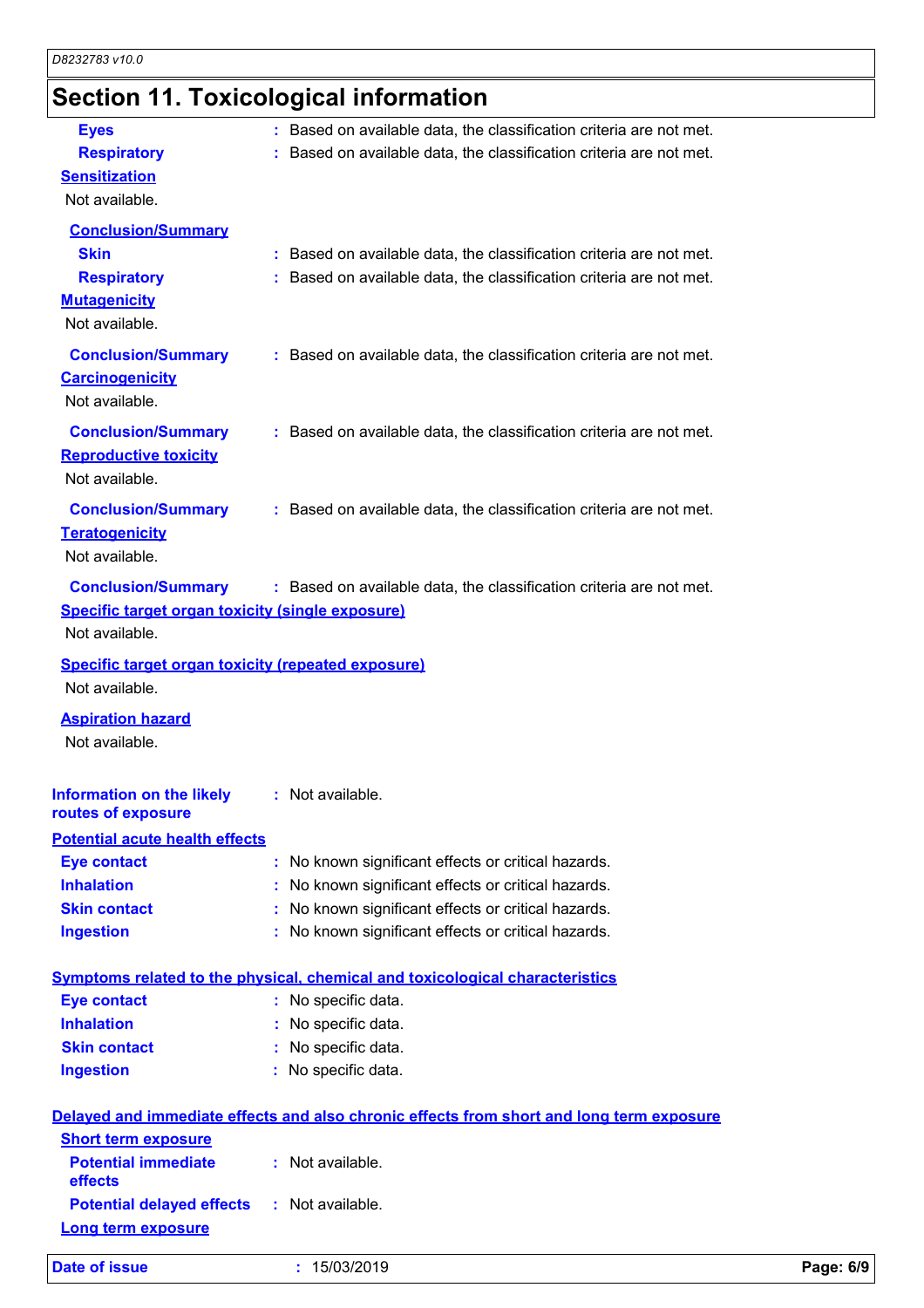## **Section 11. Toxicological information**

| <b>Potential immediate</b><br><b>effects</b>      | : Not available.                                                    |  |
|---------------------------------------------------|---------------------------------------------------------------------|--|
| <b>Potential delayed effects : Not available.</b> |                                                                     |  |
| <b>Potential chronic health effects</b>           |                                                                     |  |
| Not available.                                    |                                                                     |  |
| <b>Conclusion/Summary</b>                         | : Based on available data, the classification criteria are not met. |  |
| <b>General</b>                                    | : No known significant effects or critical hazards.                 |  |
| <b>Carcinogenicity</b>                            | : No known significant effects or critical hazards.                 |  |
| <b>Mutagenicity</b>                               | : No known significant effects or critical hazards.                 |  |
| <b>Teratogenicity</b>                             | : No known significant effects or critical hazards.                 |  |
| <b>Developmental effects</b>                      | : No known significant effects or critical hazards.                 |  |
| <b>Fertility effects</b>                          | : No known significant effects or critical hazards.                 |  |
|                                                   |                                                                     |  |

### **Numerical measures of toxicity**

### **Acute toxicity estimates**

| <b>Route</b> | <b>ATE value</b> |  |  |
|--------------|------------------|--|--|
| Oral         | >5000 mg/kg      |  |  |

|                                                         | <b>Section 12. Ecological information</b>                                                                                                                                                                                                                                                                                                                                                                                                                                                                                                                                                                                                                                                                                                                                           |
|---------------------------------------------------------|-------------------------------------------------------------------------------------------------------------------------------------------------------------------------------------------------------------------------------------------------------------------------------------------------------------------------------------------------------------------------------------------------------------------------------------------------------------------------------------------------------------------------------------------------------------------------------------------------------------------------------------------------------------------------------------------------------------------------------------------------------------------------------------|
| <b>Toxicity</b>                                         |                                                                                                                                                                                                                                                                                                                                                                                                                                                                                                                                                                                                                                                                                                                                                                                     |
| Not available.                                          |                                                                                                                                                                                                                                                                                                                                                                                                                                                                                                                                                                                                                                                                                                                                                                                     |
| <b>Conclusion/Summary</b>                               | : Based on available data, the classification criteria are not met.                                                                                                                                                                                                                                                                                                                                                                                                                                                                                                                                                                                                                                                                                                                 |
| <b>Persistence and degradability</b>                    |                                                                                                                                                                                                                                                                                                                                                                                                                                                                                                                                                                                                                                                                                                                                                                                     |
| <b>Conclusion/Summary</b>                               | The surfactant(s) contained in this preparation complies (comply) with the<br>biodegradability criteria as laid down in Regulation (EC) No.648/2004 on detergents.<br>Data to support this assertion are held at the disposal of the competent authorities<br>of the Member States and will be made available to them, at their direct request or<br>at the request of a detergent manufacturer.                                                                                                                                                                                                                                                                                                                                                                                    |
| <b>Bioaccumulative potential</b><br>Not available.      |                                                                                                                                                                                                                                                                                                                                                                                                                                                                                                                                                                                                                                                                                                                                                                                     |
| <b>Mobility in soil</b>                                 |                                                                                                                                                                                                                                                                                                                                                                                                                                                                                                                                                                                                                                                                                                                                                                                     |
| <b>Soil/water partition</b><br><b>coefficient (Koc)</b> | : Not available.                                                                                                                                                                                                                                                                                                                                                                                                                                                                                                                                                                                                                                                                                                                                                                    |
| <b>Other adverse effects</b>                            | : No known significant effects or critical hazards.                                                                                                                                                                                                                                                                                                                                                                                                                                                                                                                                                                                                                                                                                                                                 |
|                                                         | <b>Section 13. Disposal considerations</b>                                                                                                                                                                                                                                                                                                                                                                                                                                                                                                                                                                                                                                                                                                                                          |
| <b>Disposal methods</b>                                 | : The generation of waste should be avoided or minimized wherever possible.<br>Disposal of this product, solutions and any by-products should at all times comply<br>with the requirements of environmental protection and waste disposal legislation<br>and any regional local authority requirements. Dispose of surplus and non-<br>recyclable products via a licensed waste disposal contractor. Waste should not be<br>disposed of untreated to the sewer unless fully compliant with the requirements of<br>all authorities with jurisdiction. Waste packaging should be recycled. Incineration or<br>landfill should only be considered when recycling is not feasible. This material and<br>its container must be disposed of in a safe way. Empty containers or liners may |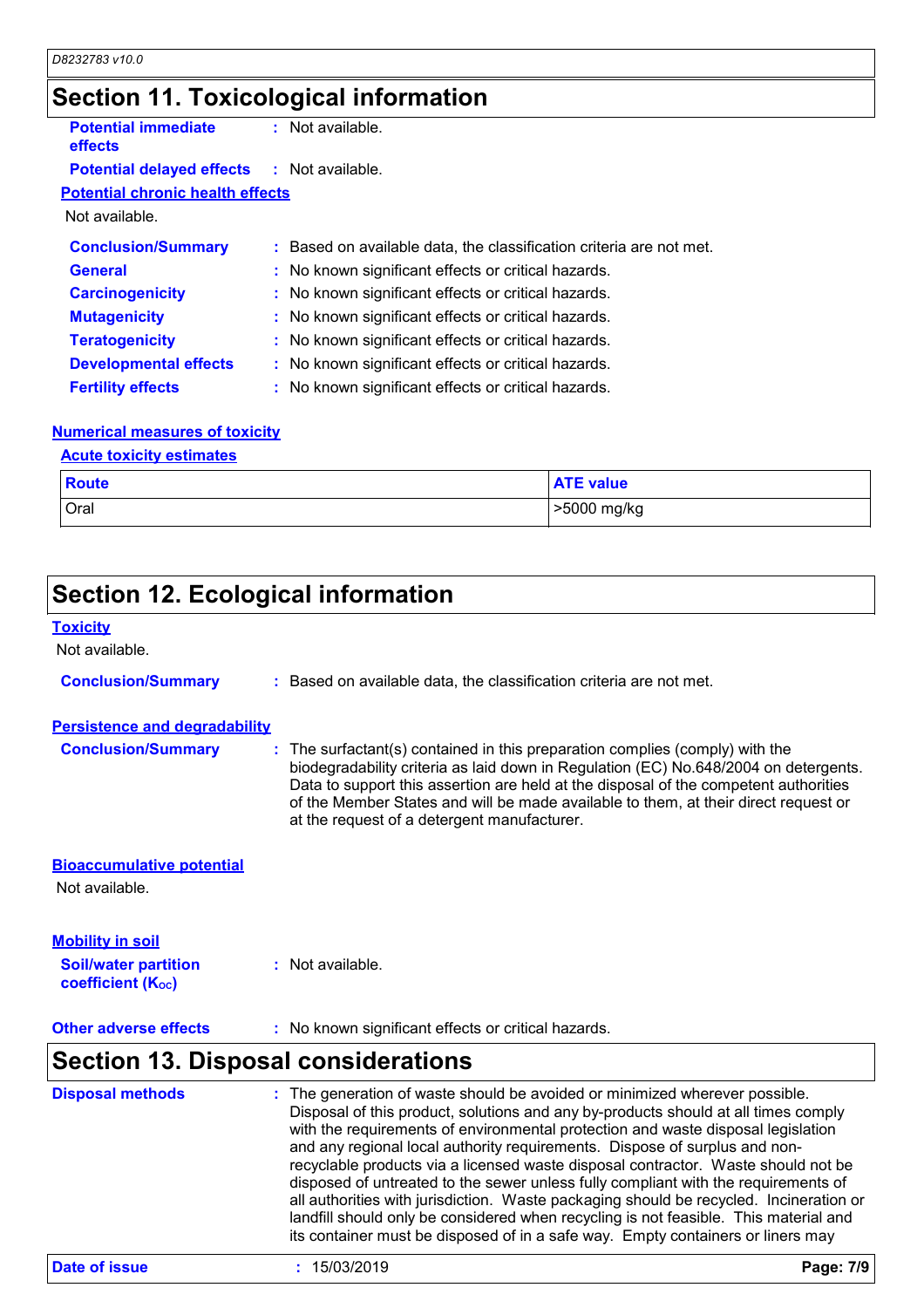### **Section 13. Disposal considerations**

retain some product residues. Avoid dispersal of spilled material and runoff and contact with soil, waterways, drains and sewers.

### **14. Transport information**

| <b>Regulation</b> | <b>UN number</b> | <b>Proper shipping name</b> | <b>Classes</b>           | <b>PG*</b> Label | <b>Additional information</b> |
|-------------------|------------------|-----------------------------|--------------------------|------------------|-------------------------------|
| <b>ADG</b>        | Not<br>Regulated | Not applicable.             | Not<br>available.        |                  |                               |
| <b>IMDG</b>       | Not<br>Regulated | Not applicable.             | <b>Not</b><br>available. |                  |                               |
| <b>IATA</b>       | Not<br>Regulated | Not applicable.             | <b>Not</b><br>available. |                  |                               |

PG\* : Packing group

#### **Special precautions for user Transport within user's premises:** always transport in closed containers that are **:** upright and secure. Ensure that persons transporting the product know what to do in the event of an accident or spillage.

### **Section 15. Regulatory information**

### **Standard Uniform Schedule of Medicine and Poisons**

Not scheduled

### **Model Work Health and Safety Regulations - Scheduled Substances**

No listed substance

| <b>Australia inventory (AICS)</b>                           | : All components are listed or exempted. |
|-------------------------------------------------------------|------------------------------------------|
| <b>New Zealand Inventory of</b><br><b>Chemicals (NZIoC)</b> | : All components are listed or exempted. |
| <b>HSNO Group Standard</b>                                  | : Cleaning Products                      |
| <b>HSNO Approval Number</b>                                 | : HSR002530                              |
| <b>Approved Handler</b><br><b>Requirement</b>               | $:$ No.                                  |
| <b>Tracking Requirement</b>                                 | : No.                                    |

## **Section 16. Any other relevant information**

| <b>Key to abbreviations</b>         | : ADG = Australian Dangerous Goods<br>ATE = Acute Toxicity Estimate<br><b>BCF</b> = Bioconcentration Factor<br>GHS = Globally Harmonized System of Classification and Labelling of Chemicals<br>IATA = International Air Transport Association<br>IBC = Intermediate Bulk Container<br><b>IMDG = International Maritime Dangerous Goods</b><br>LogPow = logarithm of the octanol/water partition coefficient<br>MARPOL = International Convention for the Prevention of Pollution From Ships,<br>1973 as modified by the Protocol of 1978. ("Marpol" = marine pollution)<br>NOHSC = National Occupational Health and Safety Commission<br>SUSMP = Standard Uniform Schedule of Medicine and Poisons<br>UN = United Nations |
|-------------------------------------|----------------------------------------------------------------------------------------------------------------------------------------------------------------------------------------------------------------------------------------------------------------------------------------------------------------------------------------------------------------------------------------------------------------------------------------------------------------------------------------------------------------------------------------------------------------------------------------------------------------------------------------------------------------------------------------------------------------------------|
| Date of issue / Date of<br>revision | : 15/03/2019                                                                                                                                                                                                                                                                                                                                                                                                                                                                                                                                                                                                                                                                                                               |
| <b>Version</b>                      | : 10                                                                                                                                                                                                                                                                                                                                                                                                                                                                                                                                                                                                                                                                                                                       |
| Date of issue                       | : 15/03/2019<br>Page: 8/9                                                                                                                                                                                                                                                                                                                                                                                                                                                                                                                                                                                                                                                                                                  |